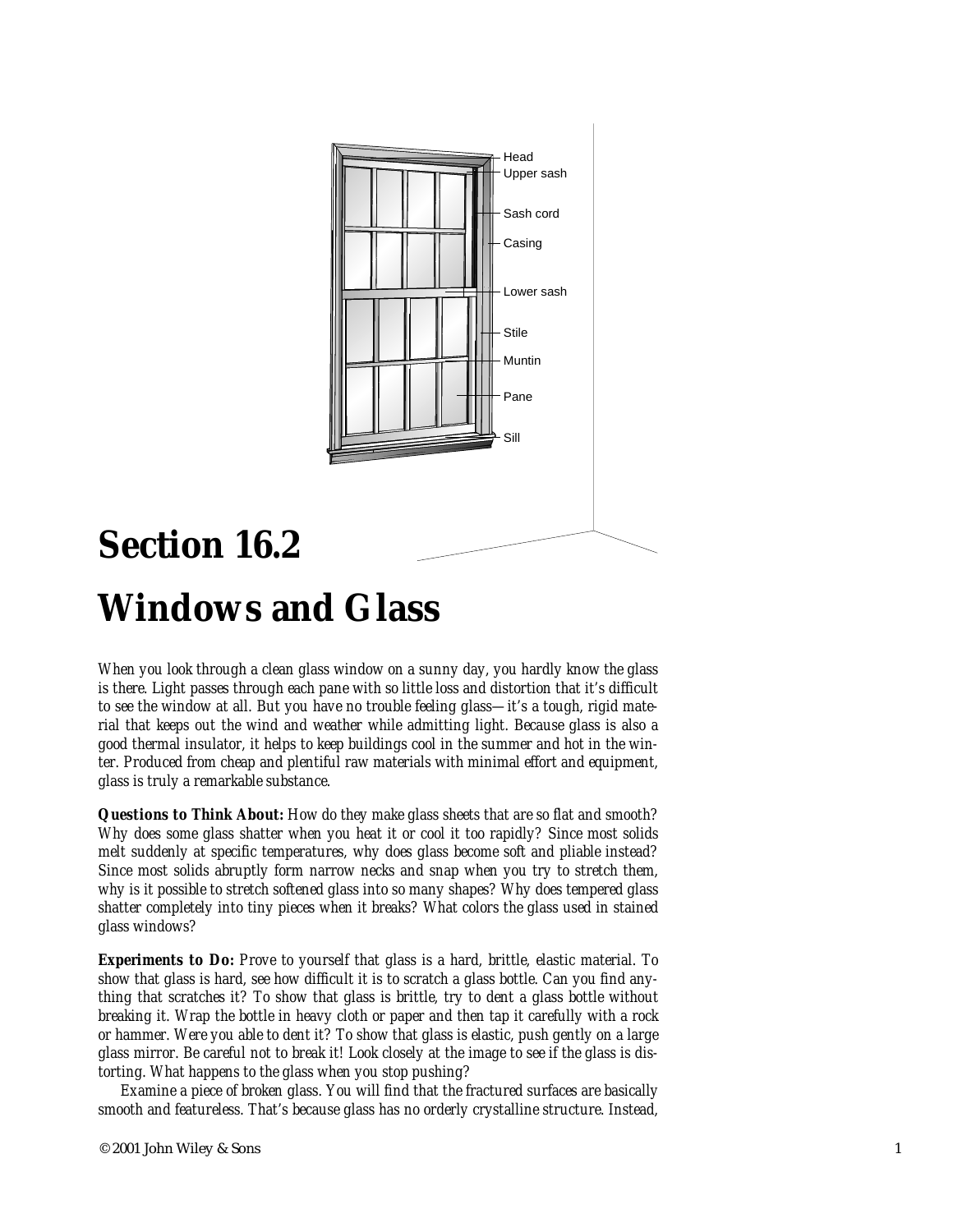*its atoms are arranged almost randomly, like those in a liquid. In fact, glass is essentially a super-thick liquid. To allow glass to flow visibly, you must heat it dangerously hot. However, you can observe similar flow in cold honey. Honey stretches and flows and sticks to itself in much the same way as softened glass. And like glass, honey doesn't crystallize as you cool it—it just gets stiffer and stiffer.* 

## **What Is Glass?**

Let's begin with what glass is not—it is not a crystal. The atoms in a crystal are organized in a regular, repetitive lattice so you need only locate a few atoms in order to predict where all of their neighbors are (Fig. 16.2.1*a*). The atoms are so neatly arranged that, except for occasional crystal defects, you can predict positions for thousands or even millions of atoms in every direction. This spatial regularity is called **long-range order**.

Glass is an **amorphous solid**, a material without long-range order (Fig. 16.2.1*b*). Locating a few glass atoms tells you next to nothing about where to find any other atoms. The atoms in glass are arranged in the random manner of a liquid because glass is essentially a super-stiff liquid. Its atoms are jumbled together in a sloppy fashion but they can't move about to form a more orderly arrangement. Glass arrives at this peculiar amorphous state when hot liquid glass is cooled too rapidly for it to crystallize.

If molten glass were an ordinary liquid, it would begin to solidify abruptly during cooling once it reached its freezing temperature. At that point, its atoms would begin to arrange themselves in crystals that would grow in size until there was no liquid left. That's what's normally meant by freezing.

However some liquids are slow to crystallize when you cool them slightly below their freezing temperatures. While they may be cold enough to grow crystals, they must get those crystals started somehow. If crystallization doesn't start, a material's atoms and molecules will continue to move about and it will behave as a liquid. When that happens, the liquid is said to be **supercooled**.

Supercooling is common in liquids that have difficulties forming the initial **seed crystals** on which the rest of the liquid can crystallize. Because almost all of the atoms in a seed crystal are on its surface, it has a relatively large surface tension and surface energy. Below a certain critical size, a crystal is unstable and tends to fall apart rather than grow. However once the first seed crystals manage to form, a process called **nucleation**, the rest of the supercooled liquid may crystallize with startling rapidity.

Just below its freezing temperature, the atoms in glass don't bind to one another long enough to form complete seed crystals and nucleation takes almost forever. The glass is a supercooled liquid. At somewhat lower temperatures, seed crystals begin to nucleate, but glass's large viscosity (thickness) prevents these crystals from growing quickly. The glass remains a supercooled liquid for an unusually long time. At even lower temperatures, glass becomes so viscous that crystal growth stops altogether. The glass is then a stable supercooled liquid, one that will remain in that form indefinitely. At this temperature range, glass still pours fairly easily and can be stretched or molded into almost any shape, including windowpanes.

However, when you cool the glass still further, it becomes a *glass*. Here the word *glass* refers to a physical state of the material—a type of amorphous solid. To distinguish this use of the word *glass* from the common building material, it is italicized here and elsewhere in this section. Glass, the material, becomes a *glass*, the state, at the **glass transition temperature**  $(T_g)$ . Below  $T_g$ , the atoms in the glass rarely move past one another; they continue to jiggle about with thermal energy but they don't travel about the material.



Crystalline solid

Fig. 16.2.1 - (*a*) A crystalline solid has long-range order, meaning that knowing where atoms are at one end of the crystal tells you where atoms are at the other end of the crystal. (*b*) An amorphous solid has no long-range order.

*(a)*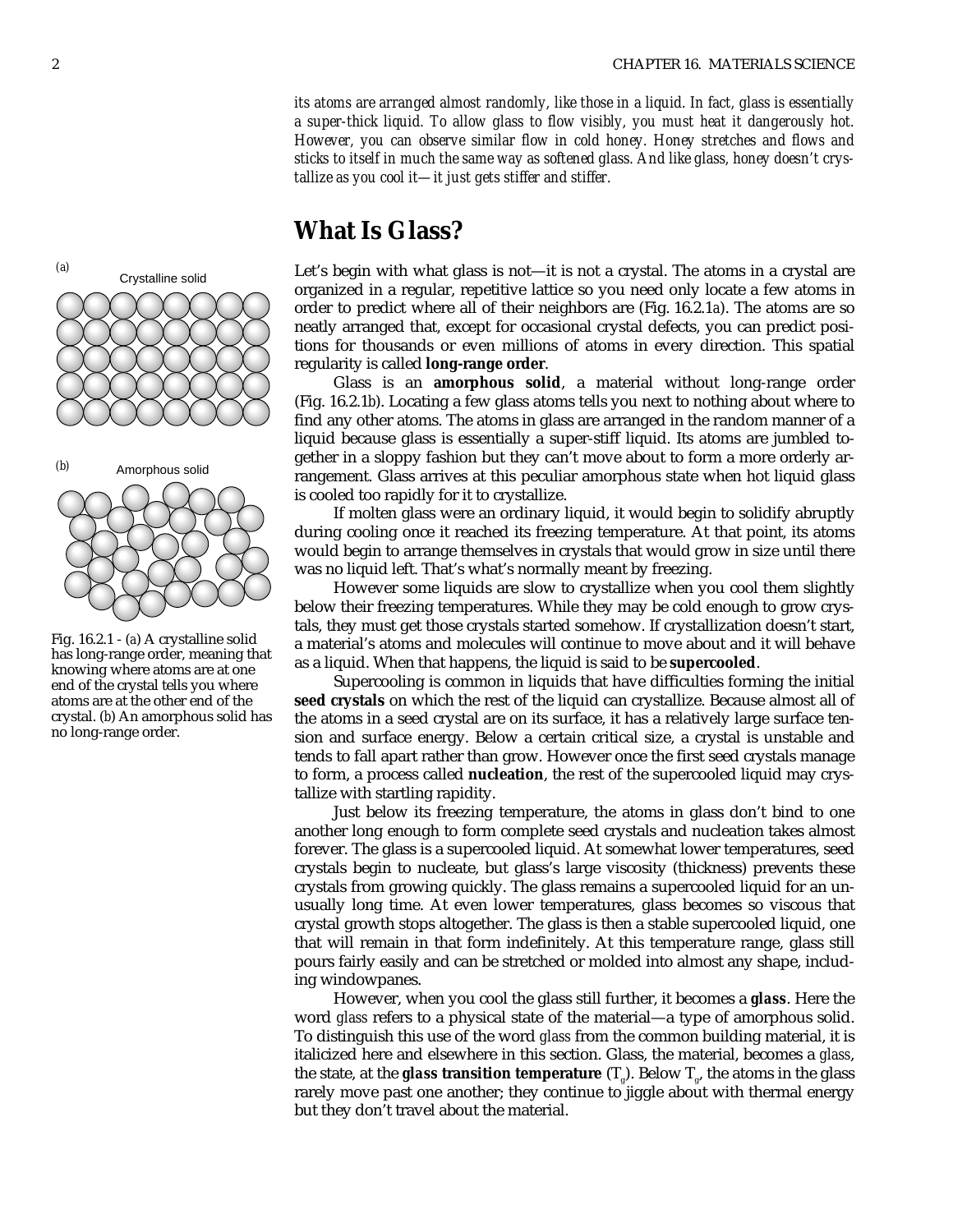It's hard to tell by looking at the glass just when this *glass* transition takes place. It generally occurs when the glass's viscosity exceeds about  $10^{12}$  Pa·s, where the Pa·s is the SI unit of viscosity. At that point, the great difficulty the fluid has flowing past itself reflects the microscopic difficulty the atoms have in rearranging. The atoms are practically frozen in place and the fluid flows so slowly that the glass is almost indistinguishable from a solid.

To see that glass behaves like a solid, let's look at how viscous fluids and solids respond to shear stress. If you exert shear stress on a viscous fluid, by pushing its top right and its bottom left, the top portion will flow right and the bottom portion will flow left (Fig. 16.2.2). But if you exert shear stress on a solid, it will experience shear strain. It won't flow anywhere. To get the top half of a steel bar to "flow" right while the bottom half "flows" left, you'd have to break it. In contrast, even a small shear stress will eventually cause a liquid to flow. Thus there seems to be a fundamental difference between solids and liquids in their responses to shear stress: solids undergo shear strain while liquids flow.

But what happens when you suddenly expose an extraordinarily viscous liquid to shear stress? The liquid has so much trouble flowing that it undergoes shear strain instead. It bends elastically, just like a crystalline solid! If you release the stress quickly enough, the liquid will spring back almost to its original shape. However if you wait a while before releasing the stress, the liquid will have time to flow and the stress will go away on its own. You can see this effect by bending a stick of taffy. If you bend it briefly, the taffy is almost as springy as a solid. But if you bend it and wait, the taffy flows to relieve the shear stress.

The time a liquid takes to relieve shear stress by flowing increases with that liquid's viscosity. Thin liquids such as water relieve stresses quickly, but with a viscosity of  $10^{12}$  Pa·s, it takes glass minutes or hours to relieve stresses and you would have to be very patient to detect anything non-solid about that glass. It would feel just as hard and elastic as an ordinary crystalline solid unless you were willing to wait for hours to see it flow (Fig. 16.2.3).

There is one more change that occurs as the *glass* transition takes place: the glass stops shrinking like a liquid with decreasing temperature and starts shrinking like a solid. Liquids shrink rapidly as you cool them because their mobile atoms pack together more tightly as their thermal energies decrease. Solids shrink less rapidly as they're cooled because their atoms can't rearrange. Above the glass transition temperature, glass shrinks quickly as it's cooled, like a liquid. Below the glass transition temperature, glass shrinks slowly as it's cooled, like a solid.

### **CHECK YOUR UNDERSTANDING #1: Flash Frozen**

If you sprinkle some small ice crystals into supercooled liquid water, what will happen?

## **What is in Glass?**

With that introduction to the behavior of *glasses*, it's time to look at what's inside glass. Window glass is mostly silicon dioxide  $(SiO<sub>s</sub>)$ , the chemical found in quartz and quartz sand and commonly called *silica*. Silica is extremely common in nature, making up much of the earth's crust. It's hard and clear and resistant to chemical attack. It's also the best *glass* forming material in existence.

To be a good *glass former*, a material must have trouble nucleating seed crystals and must prevent those seed crystals from growing quickly. Because silica is extraordinarily viscous at its freezing temperature, it's an excellent *glass* former and is easily converted into quartz *glass* or *vitreous quartz*.



Fig. 16.2.2 - Viscosity measures the difficulty a fluid has flowing past itself. The higher this fluid's viscosity, the more shear stress it must experience to keep its bottom layer flowing quickly to the left and its top layer flowing quickly to the right.



Fig. 16.2.3 - Below its *glass* transition temperature (top), this rod behaves as a solid and responds elastically to forces. But above its *glass* transition temperature (bottom), the rod behaves as a viscous liquid and bends slowly under its own weight.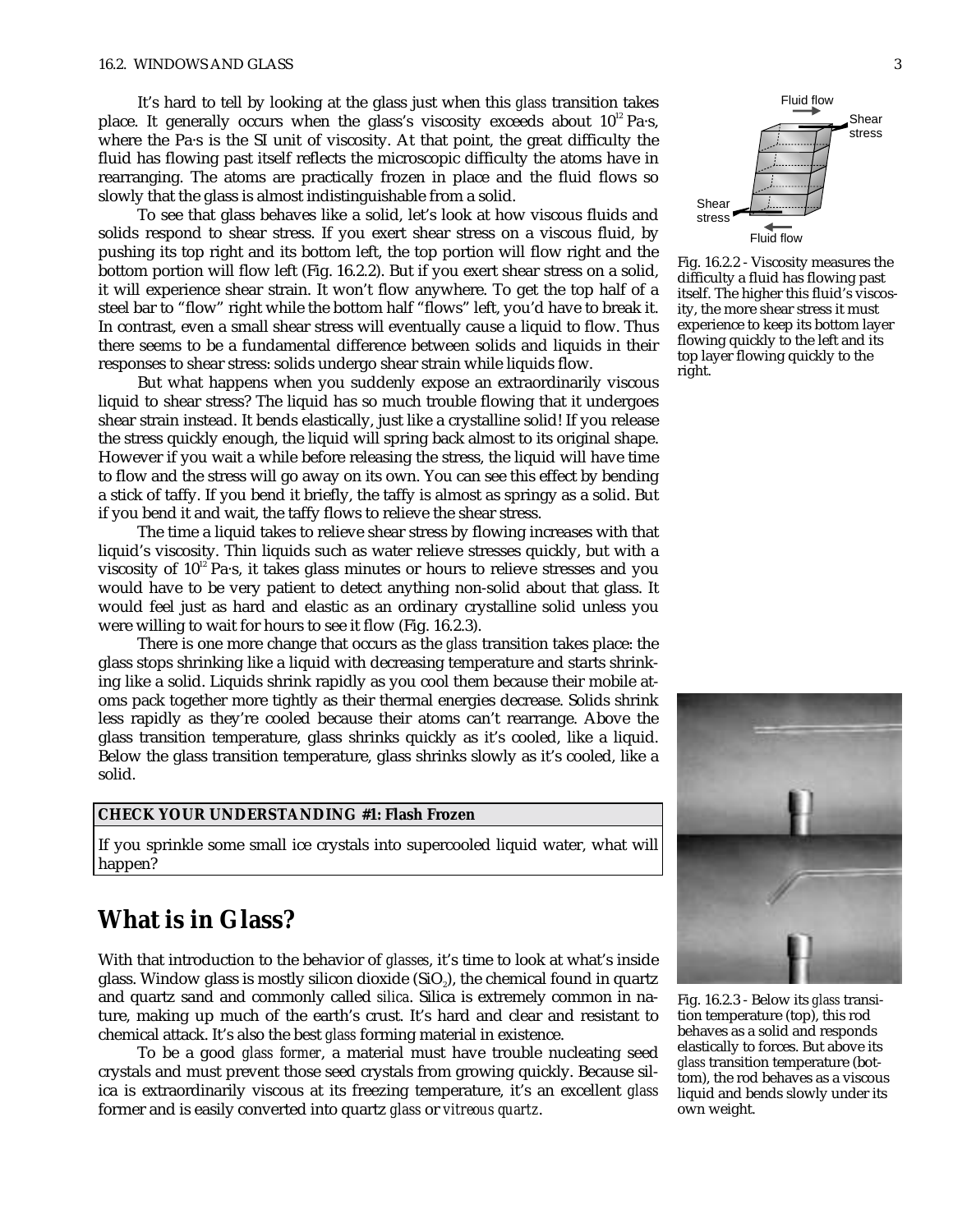

Fig. 16.2.4 - Two-dimensional illustrations of the structures of (*a*) crystalline silica, (*b*) liquid or glassy silica, and (*c*) glassy or vitreous silica containing some sodium oxide.

Silica is held together by covalent bonds, even as a liquid. A **covalent bond** forms between two atoms when they share a pair of electrons. This sharing reduces the electrostatic potential energy of the atoms by placing extra negative charge in between their positive nuclei. It also reduces the kinetic energies of the shared electrons by letting them spread out as waves onto both atoms. Their wavelengths increase as they spread and lengthening an electron's wavelength, like lengthening a photon's wavelength, reduces its energy.

Covalent bonds are highly directional. Each silicon atom in the silica forms covalent bonds with four oxygen atoms and orients those atoms at roughly the corners of a tetrahedron. Each oxygen atom in the silica forms covalent bonds with two silicon atoms and orients them at roughly two corners of a tetrahedron. The result is an intricate network of silicon and oxygen atoms in which each oxygen atom acts as a bridge between two adjacent silicon atoms. Because of its interlinking structure, silicon dioxide is often called a *network former*.

In crystalline silica, this networking process creates an orderly threedimensional lattice that's hard to visualize. To help us discuss the basic character of this lattice, let's examine a two-dimensional lattice with similar features (Fig. 16.2.4*a*). The "silicon" atoms in this simplified lattice bind to only three "oxygen" atoms, at the three corners of an equilateral triangle. The "oxygen" atoms bind to two "silicon" atoms, at opposite ends. While this lattice is oversimplified, it illustrates how intricate and orderly a quartz crystal is. If you know the locations of two or three atoms in this lattice, you can predict where all of the other atoms are.

When you melt silica, its atoms remain covalently bound, but they change partners frequently. The orderly crystalline lattice vanishes and is replaced by a tangled network of interconnecting rings (Fig. 16.2.4*b*). While the silicon and oxygen atoms still have the right numbers of neighbors, they often form rings with the wrong numbers of atoms in them.

Once the crystalline order of silica has been destroyed, it's hard to recover. The tangled networks of the liquid are relatively stable and the atoms can't tell which rings have too many or two few members. Moreover liquid silica is still held together by covalent bonds, which constrain the motions of its atoms and make it an extremely viscous fluid. Silica is thus an ideal *glass* former and supercools all the way to a *glass* when you cool it rapidly.

#### **CHECK YOUR UNDERSTANDING #2: Instant Glass**

The first test of the atomic bomb near Alamogordo, New Mexico on July 16, 1945, turned the desert sand into glass. Explain what happened.

## **Soda–Lime–Silica Glass**

But pure silica has a serious drawback. Its covalent bonds hold it together so tightly that it doesn't melt until its temperature reaches 1713 °C. That's far above the melting temperatures of most metals, including iron and steel. While pure quartz glass can be made, it's a specialty item and quite expensive. Instead, most common glass contains other chemicals that lower the mixture's melting temperature so that it's easier to work with.

The principal addition to window glass is sodium oxide or *soda* (Na<sub>2</sub>O). Although soda contains oxygen atoms, it's held together by ionic rather than covalent bonds. **Ionic bonds** form when the atoms in a material become oppositely charged ions and attract one another. In this case, each oxygen atom in soda removes an electron from two nearby sodium atoms, producing a mixture of negatively charged oxygen ions and positively charged sodium ions.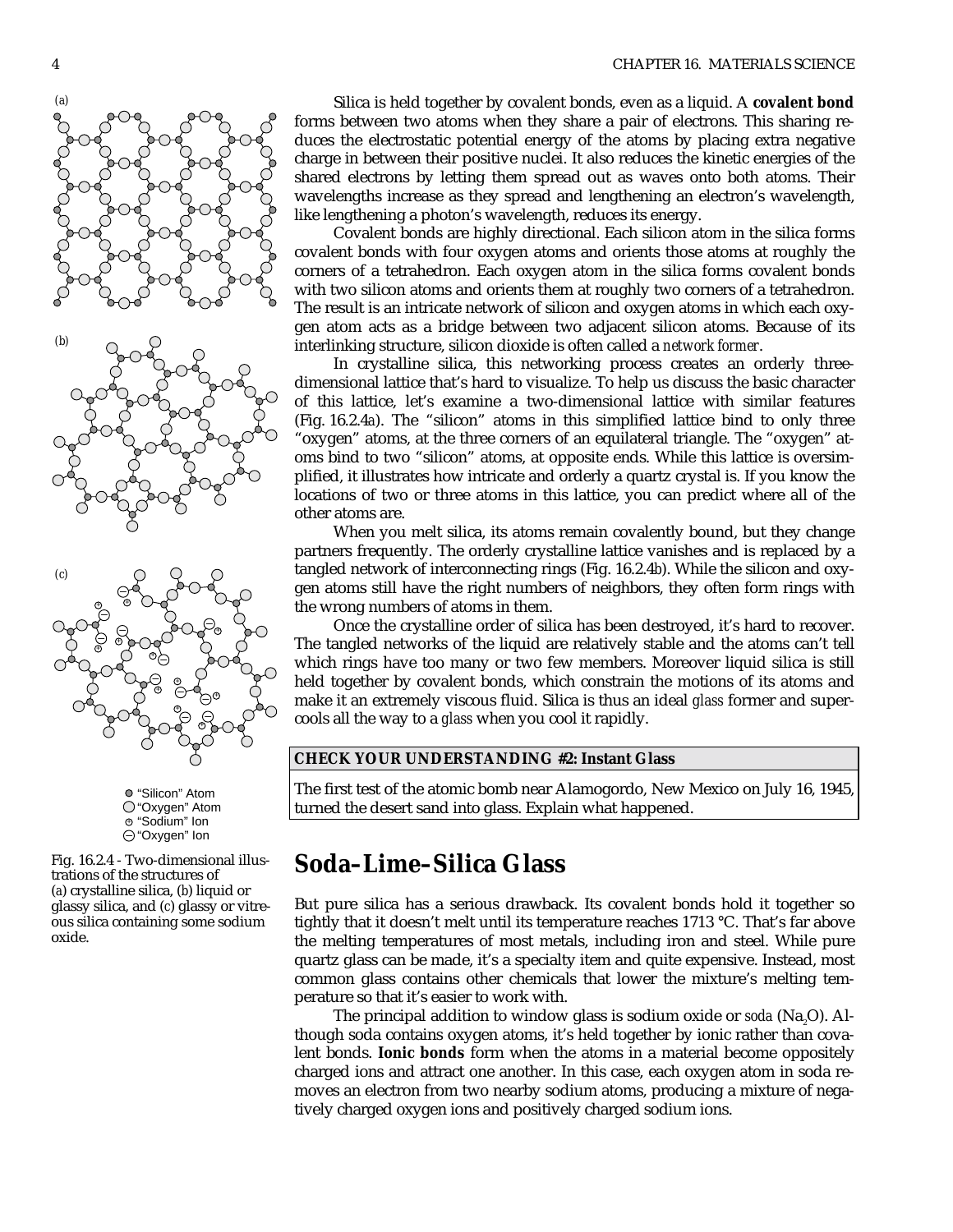When soda is added to silica and the two are heated, the mixture melts at a temperature that is below the melting temperature of either material. It's a **eutectic**, a mixture that melts more easily than the materials from which it's made. A mixture containing 25% soda by weight melts at a temperature of only 793 °C. Equally remarkable is the fact that a fine mixture of soda and silica powders can be melted together at temperatures near this value. The soda acts as a flux to melt the silica and the glass manufacturer never has to heat the mixture to silica's normal melting temperature.

The reason for the low melting temperature of this *soda–silica glass* is illustrated in Fig. 16.2.4*c*. The sodium atoms in the mixture donate electrons to the oxygen atoms, leaving the substance full of positively charged sodium ions and negatively charged oxygen ions. In this case, the oxygen atoms have just a single charge. But an oxygen atom with an extra electron only needs to share one electron to complete is electronic shell. As a result, it binds to only one silicon atom and doesn't form a bridge between a pair of silicon atoms.

Soda–silica glass is full of *non-bridging oxygen atoms* that end the network rather than extending it. Their presence weakens the glass and lowers its melting temperature. While this ease of melting is important for glass manufacturing, soda–silica glass is less robust in almost every way than pure silica glass. It's softer and weaker than silica glass so it scratches and breaks more easily. It has more internal friction so it wastes energy in bending and emits a dull tone when struck. It's also much less chemically resistant than quartz *glass*. In fact, it's watersoluble.

Sodium ions are so water soluble that they allow water to enter the glass's molecular network and chop it to pieces. As a result, soda–silica glass can be dissolved in water and painted onto surfaces. It's called *water glass* and is used to seal the outsides of eggs so that they don't dry out. It's also included in laundry detergent, where it protects the washer from corrosion.

Soda–silica glass can be made much less water-soluble by adding calcium oxide or *lime* (CaO) to it. Calcium oxide is an ionic solid, but it's not soluble in water and makes the glass much more durable. *Soda–lime–silica glass* is almost insoluble in water and is the principal commercial glass. Windows, bottles, and jars are all made of soda–lime–silica glass.

In each of these glasses, silica is the *glass* or network former and soda and lime are modifiers. The *glass* former's job is to create the tangled network that gives the liquefied material its high viscosity and allows it to supercool all the way to the *glass* transition temperature. A modifier's job is to ease the path to the *glass* transition and to alter the properties of the glass that's produced. Most importantly, modifiers help to ensure that the *glass* former doesn't crystallize during cooling, a serious problem called *devitrification*.

### **CHECK YOUR UNDERSTANDING #3: Low Temperature Liquids**

A mixture of soda and silica melts at a temperature below the melting point of either material. How does this resemble a mixture of ice and salt?

## **Other Glasses**

There are many other compounds and mixtures that can form *glasses*. Most of these systems involve oxygen atoms, which are excellent bridging atoms and good at producing covalent networks. But there are some *glasses* that don't contain oxygen and there are even *glasses* that contain only metal atoms (see ❐). Because these exotic *glasses* are rarely used in windows, we'll focus instead on the more common oxygen-containing glasses (Table 17.2.1).

❐ Amorphous or *glassy* metals are made by ultrafast cooling of liquid metals. In "splat" cooling, a thin stream of molten metal pours onto a spinning refrigerated wheel. The liquid cools and solidifies in millionths of a second to produce a paper-thin ribbon of metallic *glass*. However, even when cooled incredibly quickly, only special alloys form metallic *glasses*. Such *glasses* are much harder than normal metals because they have no crystalline structure and can't undergo slip.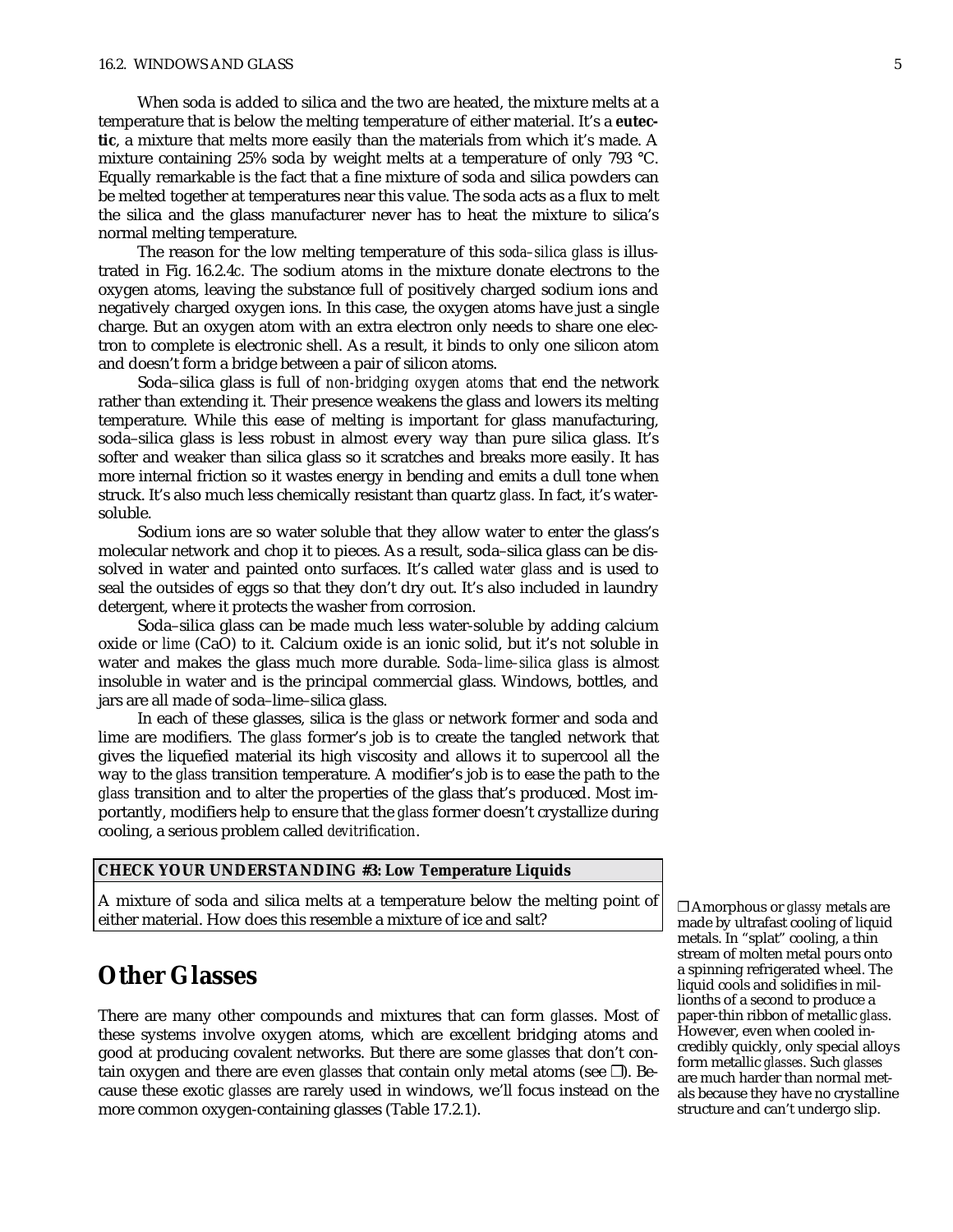Table 17.2.1 - The approximate compositions and uses of various common forms of glass.

| <b>Type of Glass</b>   | <b>Composition (by weight)</b>  | <b>Uses</b>                   |
|------------------------|---------------------------------|-------------------------------|
| Soda-Lime-             | 73% silica, 14% soda, 9% lime,  | Glass Windows, Bottles,       |
| <b>Silica</b>          | 3.7% magnesia, and              | and Jars                      |
|                        | 0.3% alumina                    |                               |
| <b>Borosilicate</b>    | 81% silica, 12% boron oxide,    | Pyrex Cookware and            |
|                        | 4% soda, and 3% alumina         | <b>Laboratory Glassware</b>   |
| Lead (Crystal)         | 57% silica, 31% lead oxide, and | <b>Lead Crystal Tableware</b> |
|                        | 12% potassium oxide.            |                               |
| <b>Aluminosilicate</b> | 64.5% silica, 24.5% alumina,    | <b>Fiberglass Insulation</b>  |
|                        | 10.5% magnesia, 0.5% soda.      | and Halogen Bulbs             |

Silica isn't the only *glass* forming chemical. Other materials that create tangled networks and form *glasses* during rapid cooling include phosphorus pentoxide  $(P_0, Q_1)$ , germanium oxide (GeO<sub>2</sub>), and boron oxide  $(B_0, Q_2)$ . Of these, only boron oxide is commercially important and then only when mixed with silica.

The problem with pure boron oxide glass is that it's not very durable and dissolves easily in hot water. However, boron oxide-silica glasses are quite stable and play important roles in laboratories and kitchens under trade names such as Pyrex and Kimax. These *borosilicate glasses* tolerate temperature changes much better than soda–lime–silica glasses.

Soda and lime aren't the only modifiers used in commercial glasses. All of the alkali oxides and alkaline earth oxides act as modifiers when mixed with silica or other *glass* formers. Changing the modifiers in soda–lime–silica glasses produces subtle alterations in the mechanical, chemical, and optical properties of the glass. The most common alternative modifiers are potassium oxide  $(K<sub>a</sub>O)$ , which is substituted for soda, and magnesium oxide or *magnesia* (MgO), which is substituted for lime. Barium oxide (BaO) and strontium oxide (SrO) are frequently substituted for lime in glass that must block X-rays, such as that on the front of a television picture tube.

There are also some chemical compounds that are intermediate between *glass* formers and modifiers. While these compounds don't form *glasses* on their own, they participate in the tangled networks initiated by other compounds such as silica. The most important intermediate compounds are aluminum oxide or *alumina* (Al<sub>2</sub>O<sub>3</sub>) and lead oxide (PbO). *Aluminosilicate glasses* tolerate high temperatures better than soda–lime–silica glasses and are used in halogen lamps, furnaces, and fiberglass insulation. A small amount of alumina is included in most glasses to help them tolerate weather better.

Lead oxide is included in special optical glasses to increase their indices of refraction. It also makes them dense, hard, and X-ray absorbing. The *lead crystal* used in decorative glassware and windows isn't crystalline at all. Instead, it's a *glass* consisting mostly of soda, lead oxide, and silica. This soda–lead oxide-silica glass refracts light strongly and disperses its colors. Because its networks are more complete than those in soda–lime–silica glass, lead crystal is stronger and it has less internal friction. Lead crystal rings beautifully when you strike it gently with a hard object.

One other important variation in window glass is color. The pure glasses that we've considered up until now are colorless because they have no way of absorbing photons of visible light. But impurities and imperfections can give these glasses colors. Many of the colored glasses that appear in stained glass windows are that way because they contain metal ions such iron, cobalt, or copper. The electrons in these ions have many empty orbitals to which they can move and they absorb photons of visible light. Just which colors these ions absorb depend on their structures and on how many electrons they're missing.

Because iron ions that are missing three electrons appear green, iron impurities in common window glass make it appear slightly green. Copper and cobalt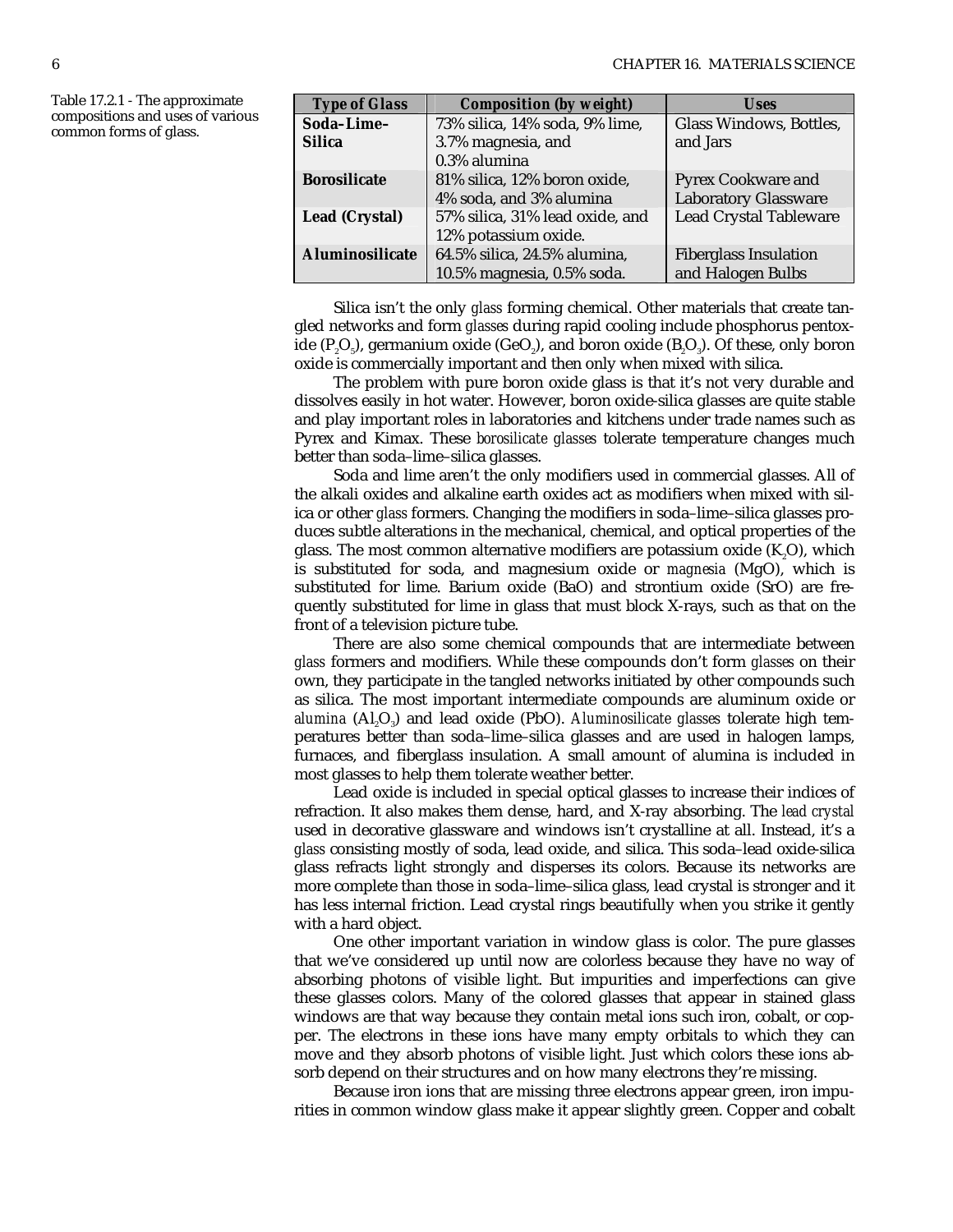ions that are missing two electrons appear blue (blue bottle glass). Manganese ions that are missing three electrons appear purple. Chromium ions that are missing three electrons appear green (green bottle glass). Vanadium ions that are missing four electrons appear red. And so it goes. There is also special ruby glass that contains tiny particles of gold metal and appears red because these metal particles absorb green and blue light.

Most well mixed glasses are completely uniform throughout and have no internal variations in refractive index to scatter and reflect light. But there are also *opal* or *milk glasses* that are not uniform and scatter light like a cloud. These translucent glasses are used in privacy windows and are produced when particles of one type of glass precipitate out of solution in another type of glass during cooling. Materials in which crystalline particles precipitate out of solution in a glass during cooling are called *glass-ceramics* and are generally translucent rather than transparent.

#### **CHECK YOUR UNDERSTANDING #4: Play It, Sam**

How can you distinguish a lead crystal wine glass from one made of soda–lime– silica glass?

## **Making Glass Windows**

Making glass is relatively easy compared to making steel. In principle, all you have to do is mix the raw materials, melt them together into a liquid, and form the liquid into a finished product as it cools. As long as you cool it quickly through the temperature range at which seed crystals can nucleate and grow, it will turn into glass. Nonetheless, there are some interesting procedures involved in creating glass and its products, particularly windows.

The raw materials in soda–lime–silica glass are commonly occurring minerals. Silica (SiO<sub>a</sub>) is obtained from quartz sand and sandstone. Soda ash (Na<sub>n</sub>CO<sub>a</sub>), which decomposes into soda (Na<sub>2</sub>O) and carbon dioxide (CO<sub>2</sub>) when heated, is a naturally occurring mineral called trona and can also be produced by reactions between limestone and salt. Limestone (CaCO 3), which decomposes into lime (CaO) and carbon dioxide (CO 2) when heated, is a ubiquitous sedimentary rock.

These three minerals are heated together in a large ceramic chamber to a temperature of roughly 1500 °C. At this temperature, the soda acts as a flux and helps the other two minerals to melt. Soon the entire mixture is liquid. Because it contains several different compounds, the liquid glass is carefully stirred to ensure that it's uniform throughout.

Gases released from the minerals, particularly carbon dioxide, water vapor, and trapped air, cause the liquid to froth. One of the hardest tasks in glass making is eliminating the bubbles. This process, called *fining*, involves waiting for the bubbles to float to the surface and adding small quantities of additional chemicals—often arsenic and antimony compounds—to help the bubbles escape.

Finally, the glass is cooled to a working temperature of about 800 °C, passing quickly through the temperature range in which it can crystallize. As it cools, the liquid 's viscosity increases dramatically. In the melting region of the chamber, its viscosity is about 10 Pa·s or 1000 times that of water. At 800 °C, its viscosity has risen to 1,000 Pa·s or 100,000 times that of water. It flows like a thick syrup and is ready for use in making bottles or windows.

Glass bottles are formed by injecting gobs of glass into molds and then blowing air into them to create their hollow interiors. The injection step creates the neck of the bottle, attached to a carefully shaped but uninflated glass bubble. The blowing step inflates that bubble to create the bottle's storage region. The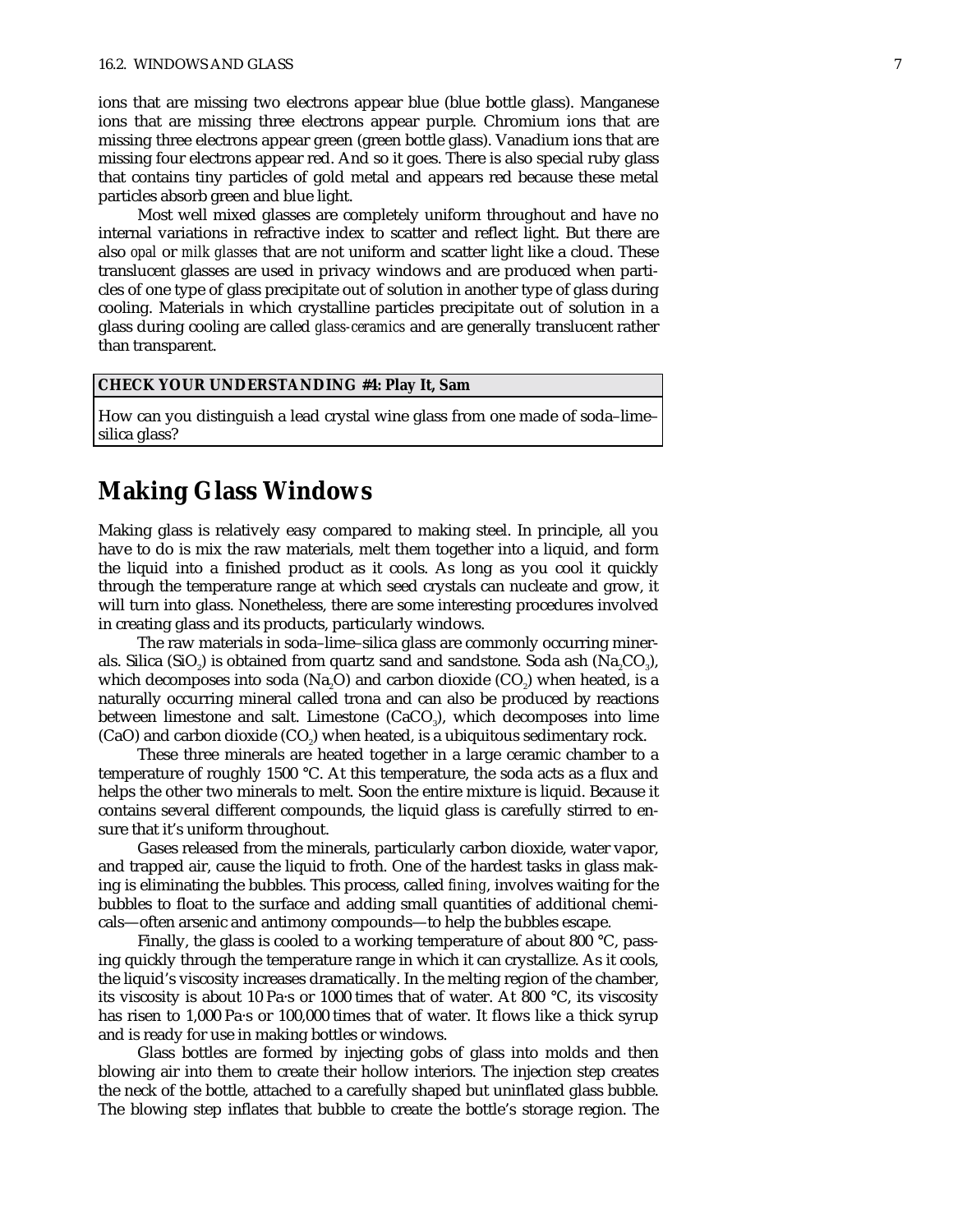Fig. 16.2.5 - Float glass is made by pouring liquid glass onto the surface of liquid tin. As the ribbon of liquid glass flows away from the melting chamber, it cools and hardens. Finally, it's annealed in a long tunnel-shaped lehr before being cut into sheets.



Fig. 16.2.6 - Early glass windows were made by blowing a large glass sphere on the end of an iron pipe. This sphere was cut off the pipe and attached to a metal rod called a punty. Spinning the punty caused the hot sphere to open up into a large flat disk, like a pizza. When this disk cooled, it was cut into a number of small panes. Because each pane was precious, even the central one was used. The bullseye mark left by the punty is plainly visible in these old windows.



Fig. 16.2.7 - Glass tubing can be heated and stretched to form tubes with microscopic dimensions; miniature copies of the original tubes. Here one glass tube holds a mouse embryo while a much smaller glass tube prepares to inject DNA into it.



glass is then cooled slowly through its glass transition temperature to produce a finished bottle.

Windowpanes are produced by pouring liquid glass onto a pool of molten tin (Fig. 16.2.5). This "float" method was developed in 1959 and revolutionized window making. The biggest problem in window making has always been producing perfectly flat surfaces on both sides (Fig. 16.2.6). The top surface of liquid glass is naturally flat but the bottom surface conforms to whatever it's lying on. When the glass is poured onto a liquid metal, its bottom surface is supported by another perfectly flat surface. The finished plate of float glass is thus perfect on both sides.

That this process works is a wonderful confluence of behaviors. First, tin melts at the relatively low temperature of 232 °C but doesn't boil until 2260 °C. This range allows the liquid glass to harden while the tin remains liquid. Second, liquid tin is far denser than liquid glass so the glass floats easily on top, supported by the buoyant force. Third, tin and glass are immiscible—tin is held together by metallic bonds while glass is bound by covalent and ionic bonds. The two liquids don't bind strongly to one another so they keep to themselves. The glass remains chemically unaffected by the liquid tin below it.

As the hot glass flows out onto the tin, it naturally spreads until it's about 6 mm thick. A glassmaker can produce thicker windowpanes by corralling the spreading liquid so that it remains relatively thick. To produce thinner sheets, the glassmaker stretches the liquid to spread it more thinly. The float technique can produce extremely flat glass in thicknesses ranging from less than a millimeter to several centimeters. (As shown in Fig. 16.2.7, glass's tolerance of stretching also makes it possible to fabricate incredibly thin glass fibers and tubes).

The soda–lime–silica mixture used for float glass has a *glass* transition temperature of about 540 °C. When the glass leaves the liquid tin, it's already slightly below that temperature. However, its rapid change in temperature on the tin surface has caused it to shrink and this shrinkage creates stresses in the glass. If the glass were simply cooled to room temperature at this point, the stresses would remain trapped forever and would weaken the glass. Stresses also make the glass birefringent, which can distort the light passing through it.

To reduce the stresses trapped in the glass, it's carefully annealed in a long tunnel called a *lehr*. It's kept near the glass transition temperature for a long time so that the atoms in the glass can rearrange just enough to relieve the stress. When most of the stress has been eliminated, the finished glass is finally allowed to cool to room temperature. In the optical glass used in lenses and telescopes, the annealing is done much more slowly. In many cases, the glass is cooled through the *glass* transition temperature at a rate of less than 1 °C per hour. The glass disk of the 200-inch telescope mirror at Mt. Palomar was cooled from 500 °C to 300 °C at the phenomenally slow rate of only 1 °C per day.

#### **CHECK YOUR UNDERSTANDING #5: Glassy Sweets**

Many hard sheet candies are smooth and glossy on one side but dull on the other. What causes the difference?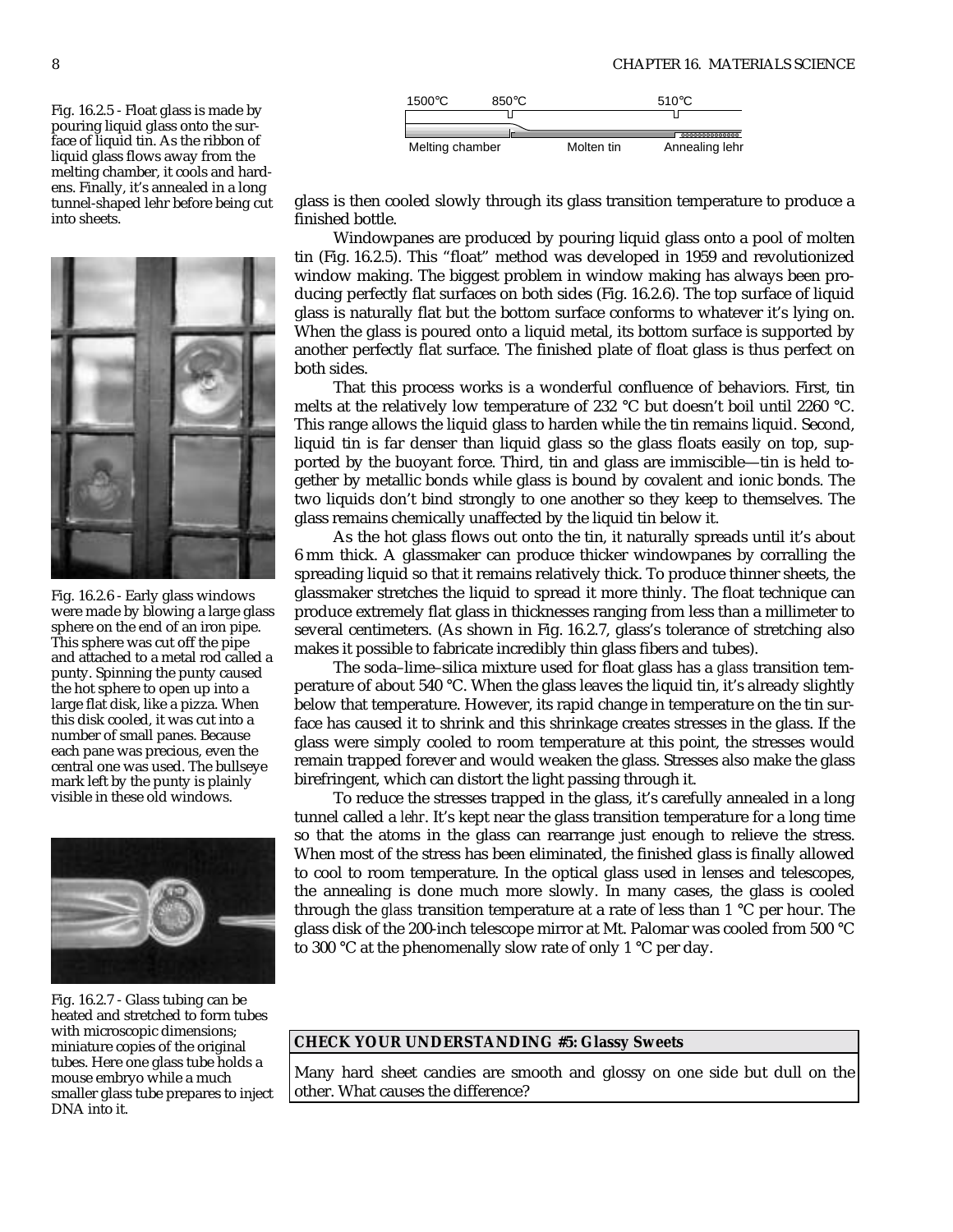## **Strengthening Windows**

Once it leaves the annealing lehr, the float glass is ready for use. But first it must be cut to size. Cutting glass is a tricky business because it lacks a crystalline structure and its amorphous nature gives it some peculiar properties. To begin with, glass can't undergo any plastic deformation because it can't undergo slip. If you bend glass, it deforms elastically up until the moment it breaks via brittle fracture. When that break finally occurs, a crack propagates uncontrollably through the glass because the glass has no crystalline grains to stop it or change its path.

The crack always begins at the surface of the glass, where a defect weakens the molecular structure. Even the most perfect glass surface has a few defects in it and any one of these can initiate a crack when it's under tensile stress. (For an interesting way to minimize these defects, see  $\Box$ .) When you bend a piece of glass, you stretch one surface while compressing the other and create a tensile stress on the stretched surface. If this tensile stress is large enough, a defect there will become a crack and will propagate through the glass so that it shatters.

Simply bending glass and hoping that it will break along a straight line isn't a practical scheme for cutting glass. Instead, you use a diamond scribe to scratch the glass along the intended break. The scratch introduces defects right where you want the cracks to occur. Wetting the scratch helps because water creates defects in glass and weakens it. If you then stress the glass carefully, either mechanically or by a sudden change in temperature, you can usually get it to crack along the scratch. Still, the glass often breaks in an undesired direction and you are left with useless fragments.

Another way to cut glass is with an abrasive saw. Here a rapidly turning disk containing extremely hard crystals chips out tiny fragments from the glass. The chipping exerts only a modest stress on the glass so that it doesn't crack. Although slow, this method is quite reliable. Similar abrasive techniques are used to cut decorative glass.

Once it's been cut to size, the window is finished. It's ready for installation in a house or building. But it's not ready for use in an oven or an automobile. This window would not be able to tolerate the sudden changes in temperature present in an oven and would pose a serious hazard during a collision in an automobile. So the glass must be heat stabilized and strengthened.

To make an oven window more tolerant of thermal shocks, its chemical composition must be changed. Because soda–lime–silica glass has a large coefficient of volume expansion, it expands considerably as its temperature rises and this expansion can produce huge stresses in the glass. If one half the oven window is suddenly heated, it will expand and try to stretch the other half. If the resulting tensile stress is large enough, that window will crack and break. However, the oven window is made out of a borosilicate glass such as Pyrex. Borosilicate glasses have coefficients of volume expansion that are about a third those of soda–lime–silica glasses. Thus it takes a much larger thermal shock to break a Pyrex window or container. For that reason, most cookware and laboratory glassware is made out of borosilicate glass.

To strengthen a car window, its mechanical structure must be changed. Glass breaks when its surface begins to tear apart. If you modify the glass so that its surface is normally under compressive stress, it will be much harder to get a tear started and the glass will be stronger.

The best way to put the glass's surface under compressive stress is to **temper** the glass. Tempering is done by heating the glass until it softens and then suddenly cooling its surfaces with air blasts. When the glass's surface cools through the *glass* transition temperature, it becomes solid-like and no longer shrinks rapidly with temperature. However the inside of the glass is still liquid $\Box$  Fiberglass is made by pulling hot aluminosilicate glass into thin strands. Hot glass is a simple liquid and will stretch without breaking to form fantastically thin fibers. These fibers are so narrow that they have almost no surface area and thus very few surface defects. As a result, glass fibers are difficult to break and are very strong. They are used as structural materials and as thermal insulation.